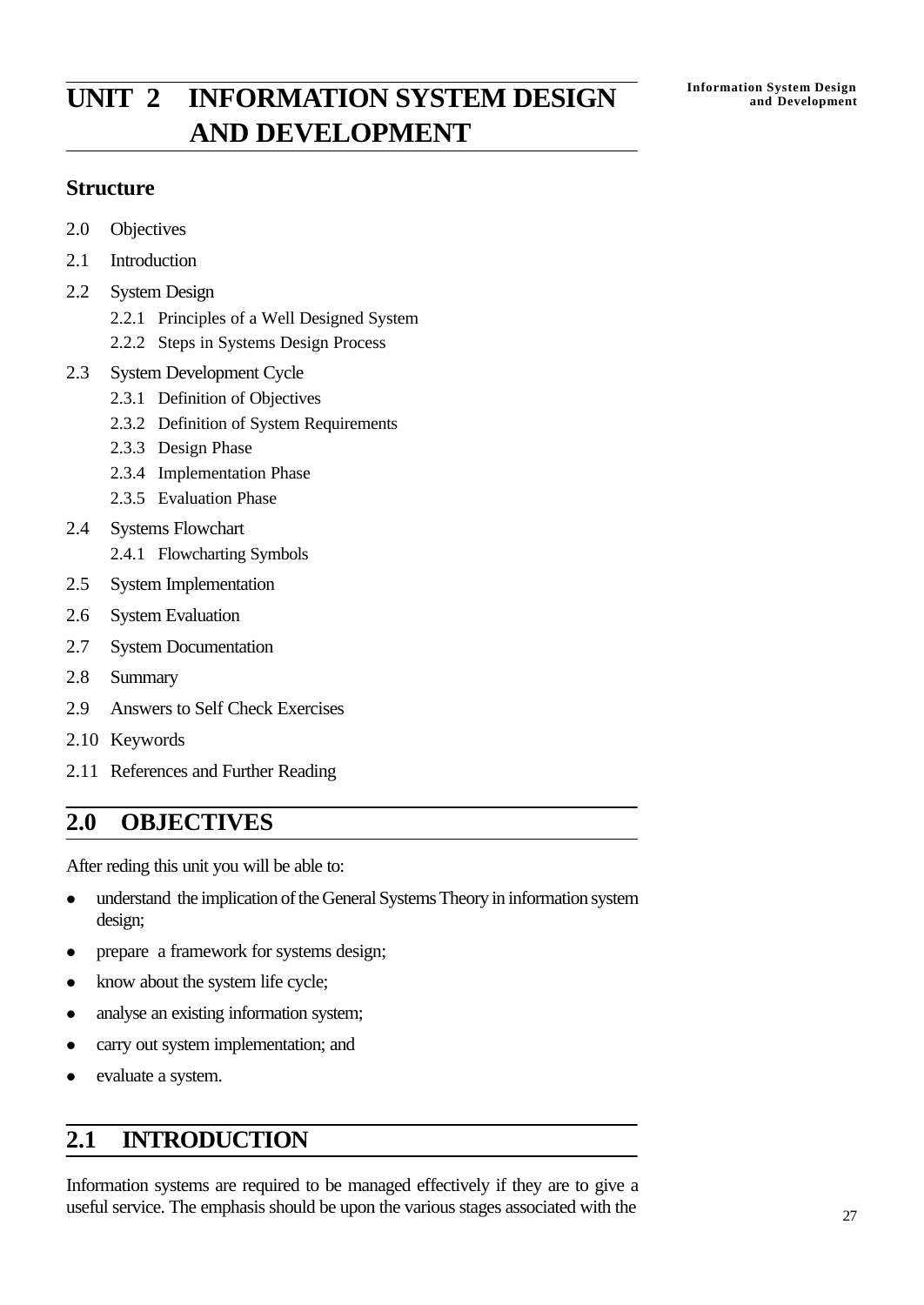**System Analysis and Design** development and implementation of a new system . There is also need to manage such the system regularly on day to day basis. The system analysis is an important aspect in system development.

> System design is very much linked to the systems analysis phase of any project or activity. We have already discussed in the previous unit that systems analysis is the study of an existing system for the purpose of designing a new or improved system. During the analysis phase, the user's information needs are identified, system performance criteria are defined, a design proposal is prepared, based on requirements and finally approved by the systems team.

> The basic approach to information systems design is to make available a broad base of comprehensive information, flowing on a timely basis to those in organizations who can make effective decisions.

> In this unit, we will study the design phase in a system project which is possible only after understanding the existing system and the requirements of the new systems. Once the system has been designed, the next step is implementation which involves acquisition and integration of physical and conceptual resources that produce a working system.

> A system needs to be evaluated to examine whether it is feasible or not. If not, a new design may be required. Finally, once a system is designed, it is necessary to develop system documentation referred to as communication, which is prepared by the system analyst throughout the developmental cycle of the information system.

# **2.2 SYSTEM DESIGN**

You have already studied in the previous unit about system analysis and understood that system analysis leads to the design of a system. System design includes the organization of people, equipment, money and procedures to process the information. System analysis and design draw heavily on the General Systems Theory as a conceptual background. Given below are the general system theories and the importance of each one in the content of information system design.

|    | <b>General Systems Theory</b><br>system design | <b>Importance for information</b>                                                 |
|----|------------------------------------------------|-----------------------------------------------------------------------------------|
| 1) | Components of a system interact.               | Delineate components and their<br>interrelations during analysis                  |
|    | 2) A system is a whole.                        | Be sure to define the entire system<br>before examining subsystems.               |
| 3) | Systems are goal seeking.                      | What is the goal of an information<br>system?                                     |
| 4) | Systems have input and output.                 | A major design task is to specify input<br>and output.                            |
| 5) | Systems transform input to yield<br>output     | A major design task is to specify<br>processing to output. Produce from<br>input. |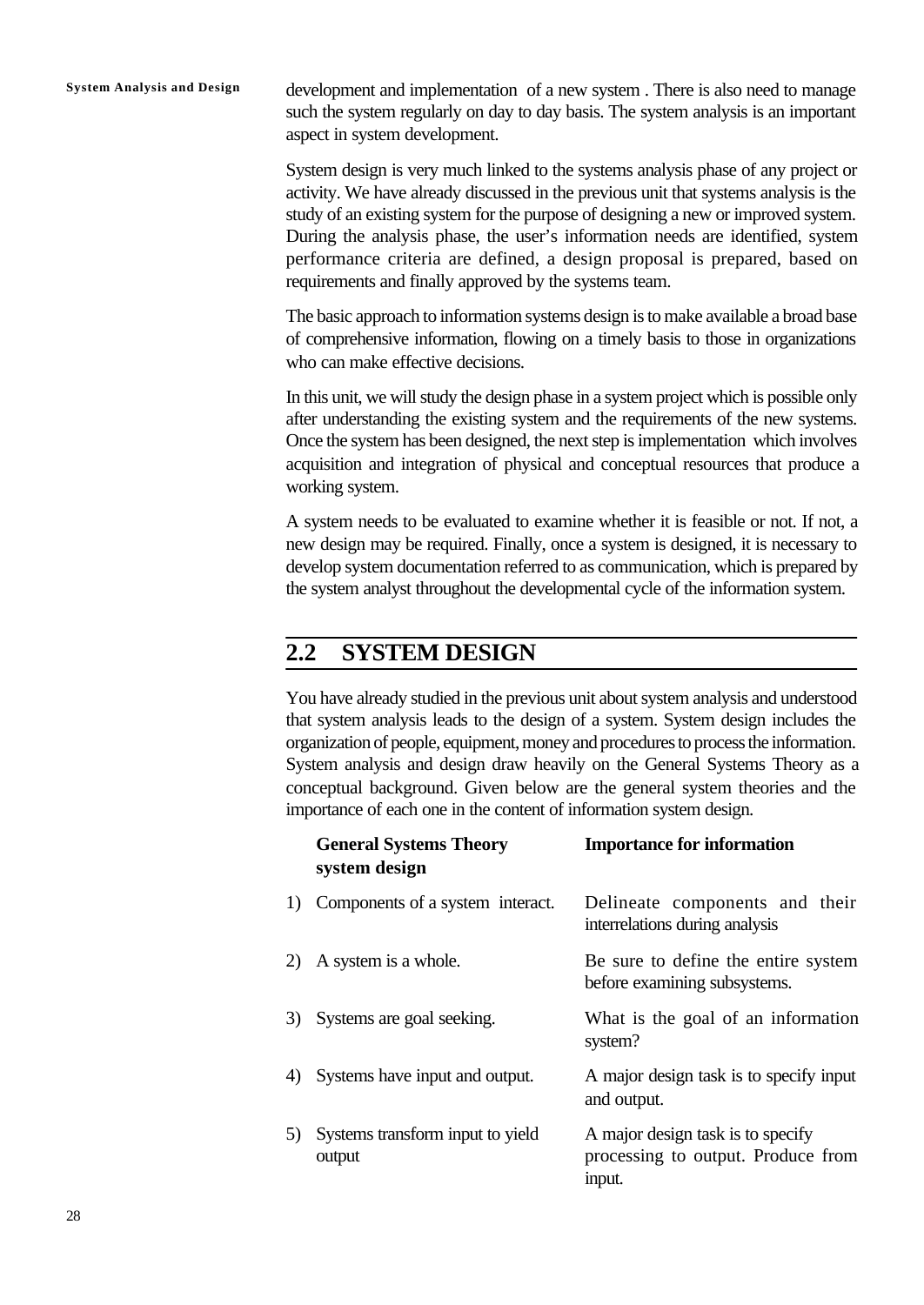| 6) | Systems yield entropy.            | Information processing is critical to an<br>organization's success.                                                                               | <b>Information System Design</b><br>and Development |
|----|-----------------------------------|---------------------------------------------------------------------------------------------------------------------------------------------------|-----------------------------------------------------|
|    | Systems must be controlled.       | Information systems help control the<br>organization, information systems have<br>to have feedback on their own<br>performance and be controlled. |                                                     |
| 8) | Systems form a hierarchy.         | Information systems design is a hier-<br>archical task, systems consist of<br>hierarchies of subsystems.                                          |                                                     |
| 9) | Systems exhibit differentiation.  | Information systems have many<br>specialized parts.                                                                                               |                                                     |
|    | 10) Systems exhibit equifinality. | It is better that it is explained through<br>example. There are many ways to design<br>a system to achieve desired goals.                         |                                                     |

# **2.2.1 Principles of a Well-designed System**

Just as in systems analysis, systems design too needs effective management and is the result of a series of principles. These underlying principles along with the need for creativity are as below:

## 1) *Principle of acceptability*

The success of a new system is highly dependent upon its acceptability by organizational personnel or the persons for whom it is designed. For a successful system, the people who use it should participate in its analysis, design and development.

### 2) *Principle of enhancing the decision-making process*

The new system should enhance the decision-making ability of organizational personnel. This design approach allows more effective decisions.

## 3) *Principle of economy*

For economy in the new system, no information service should be provided that cannot be cost-justified.

## 4) *Principle of flexibility*

The new system should be adaptable in a changing environment by allowing easy expansion or contraction.

## 5) *Principle of reliability*

Reliability in a new system refers to consistency over an extended period of operation. A high degree of reliability can be designed into the system by including good internal controls.

## 6) *Principle of simplicity*

The simplicity of a system can be affected by providing a straight-line flow from one step to the next, avoiding needless backtracking. Additionally, a simplified system is easier to understand and use than a more complex system.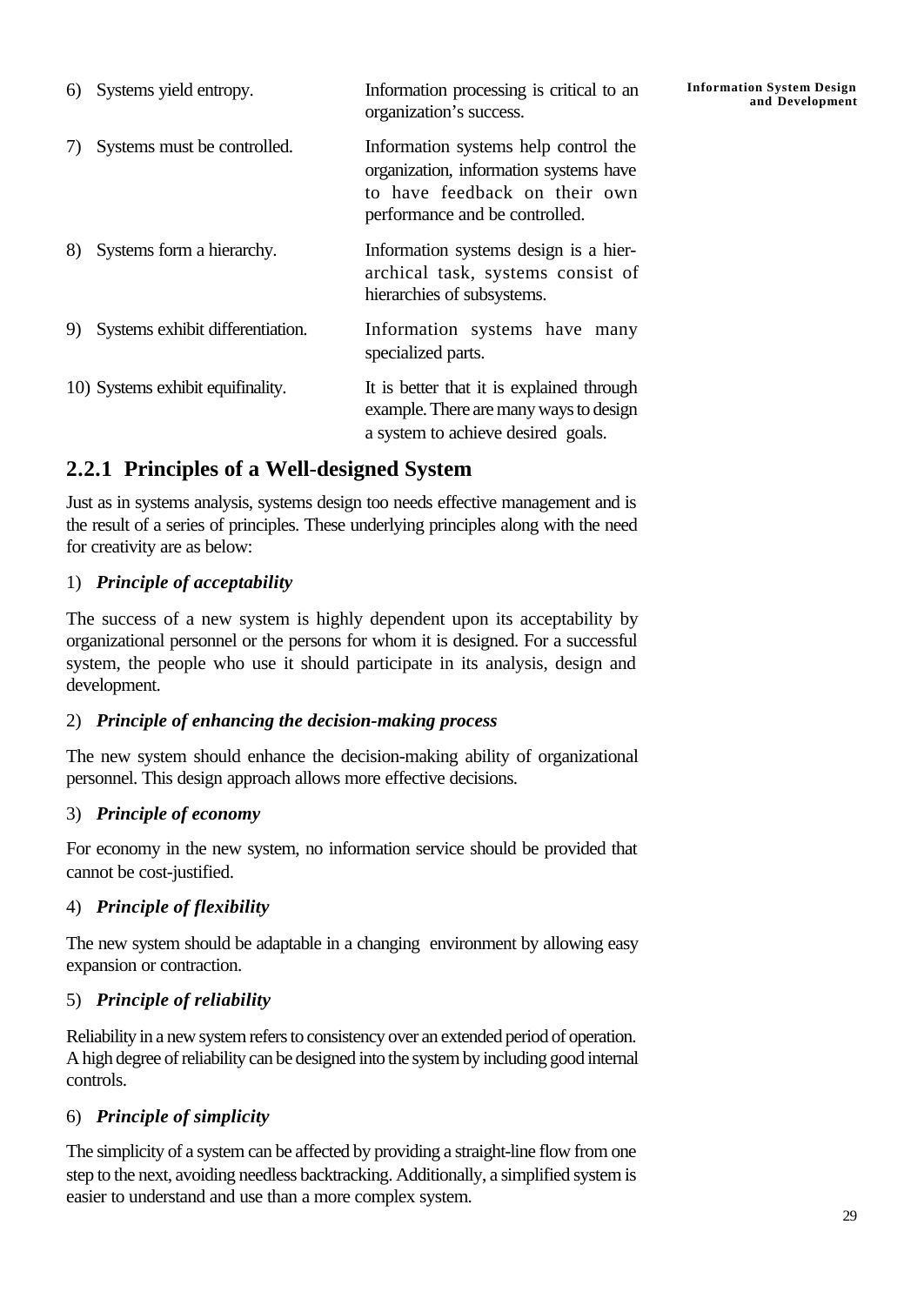### **System Analysis and Design 2.2.2 Steps in System Design Process**

The key steps in the systems design process are:

a) Review new system requirements

Systems design, devising new system approaches, centers on determining the requirements for a new system. This initial step in systems design management takes into account the information compiled to date on the present system. After system analysts have reviewed appropriate date, they must specify the following:

- New policies consistent with the organization objectives
- Planned inputs
- New methods and procedures
- Data files to be maintained
- Output needs
- Internal control considerations
- Equipment considerations

The foregoing requirements for newly designed systems are not complete until the human factors are considered.

b) Design the new system

It is recommended that a methodical approach to systems design be undertaken initially during this critical phase. Recommended is the modular or building block approach wherein major system functions are successfully separated into distinct minor functions. When the functional analysis is complete, the systems analyst creates a structure for the functional modules that is capable of operating within whatever hardware constraints are imposed. The net result of the modular approach is that duplicated activities are eliminated and the complexity of the overall systems is reduced.

c) Flowchart and document the new system

An important step is preparation of the final system flowcharts for the recommended system, without specifying the equip-ment. Accuracy, simplicity and ease of understanding are the essential components since non-technical personnel may be reviewing and evaluating them.

- d) Consider and review system design alternatives with proper personnel
- e) Select the more promising alternatives with the help of properly experienced personnel
- f) Compare the tangible and intangible benefits of the promising alternatives. Cost factors, volumes and requirements for equipment and personnel should be carefully analysed to check the validity
- g) Select the system design from among the promising alternatives that best meets the study's requirements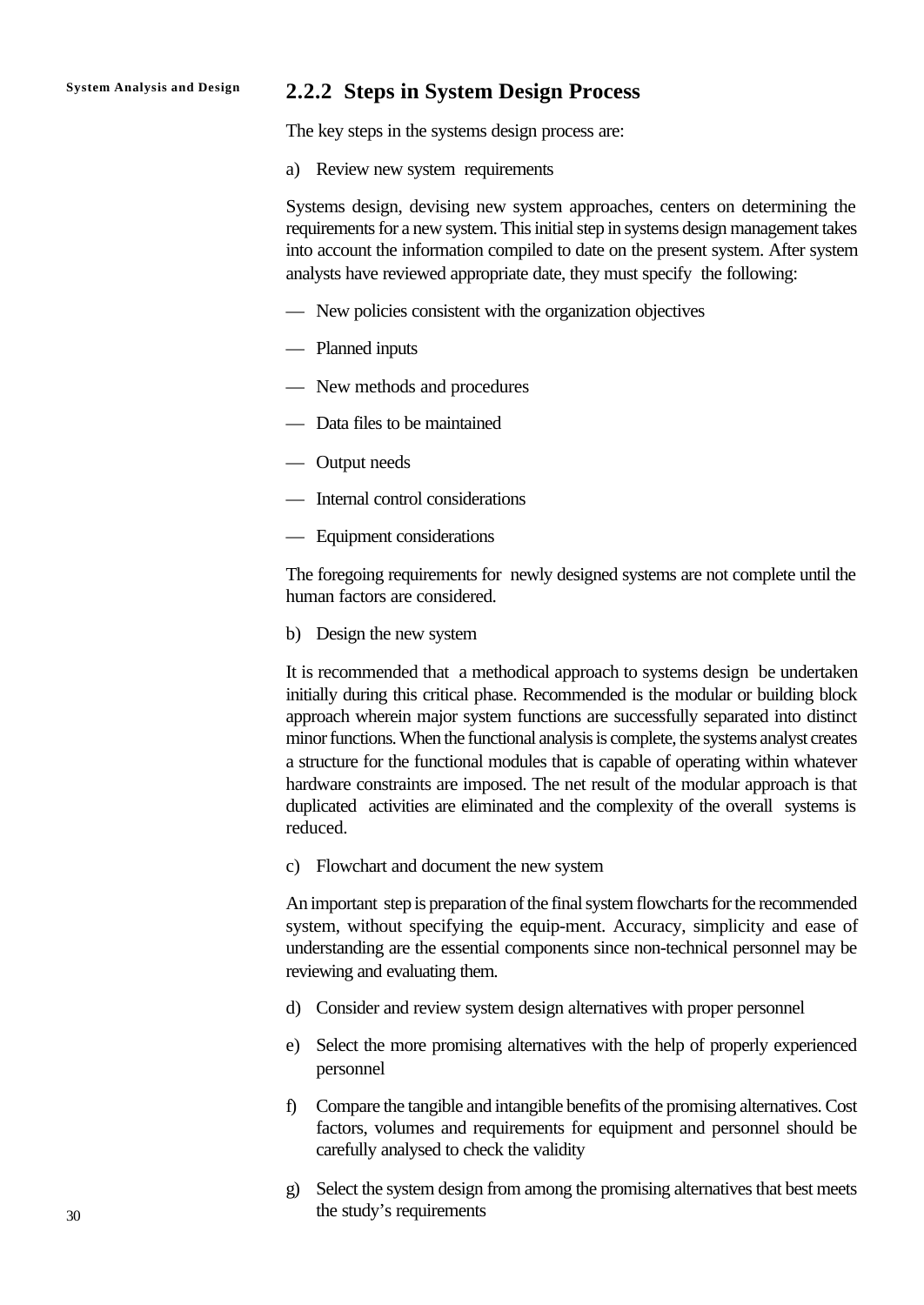h) Prepare the final system specifications for the recommended systems design. Relate the systems design to other appropriate parts of the information system

i) Document the final design.

One of greatest contributions of following the above steps in systems design is that the right hand knows what the left is doing. The final step remains the selection of the equipment.

### **Self Check Exercise**

- 1) Give the importance of the General Systems Theory in the context of information system design.
- 2) Enumerate and discuss the principles of a well-designed system.
- **Note:** i) Write your answer in the space given below.
	- ii) Check your answer with the answers given at the end of this unit.

................................................................................................... ................................................................................................... ................................................................................................... ................................................................................................... ................................................................................................... ...................................................................................................

# **2.3 SYSTEM DEVELOPMENT CYCLE**

A system can be seen as a life-cycle that passes through a number of standard phases. In each of these phases, different management activities are involved. The basic phases of a system's life cycle are shown in the figure below.

Analysis Design Implementation Operation evaluation Decay Replacement

### *The System Life Cycle*

First an analysis should be conducted in order to establish system requirements and options available in system design. In system design a specific system will be developed to match the application. Implementation leads to operation evaluation during which the system fulfills its objectives and is modified from time, to time to reflect changes, if any, in requirements. With time the system becomes less effective, either due to any faults or because the system environment changes and the system is not able to meet its objectives. Thus, decay sets in and this calls for planning a new system. The final stage of the system's life cycle, thus, is its replacement.

The duration of each of these stages varies from system to system but the operation evolution phase is usually the longest, many times lasting a few years. The other stages like analysis usually last for a very short period. Rapid changes in the technology and the environment are the cause of the decay and eventually call for replacement of the system.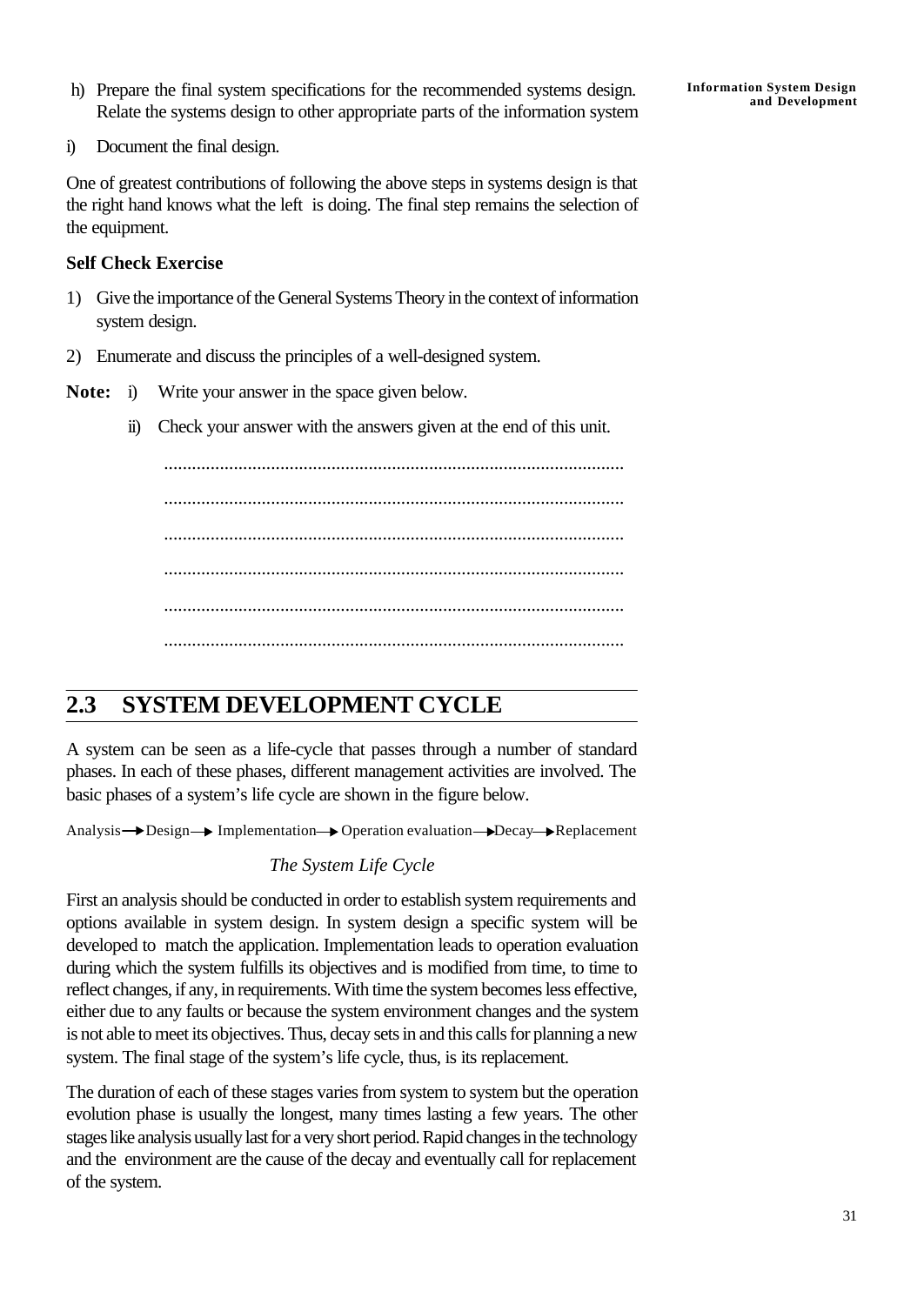**System Analysis and Design** The various stages in system development are:

- 1) Definition of objectives
- 2) Definition of system requirements
- 3) Design phase
- 4) Implementation phase
- 5) Evaluation phase

Let us study each of these stages in detail.

### **2.3.1 Definition of Objectives**

The first step is to engage in discussions leading to defining the objectives of any new system. This phase is valuable as it helps not only in evolving guidelines and requirements which may be invaluable later in the project, but also in commencing the communication process and ensuring that all points of view are considered. This phase should review established practices and procedures and attempt to identify where, when and why and how a change in system might be helpful. An initial conduct of needs analysis in cooperation with staff whose activities are going to be affected by any change is helpful.

The next step is to start gathering information on how to achieve the objectives identified in the first phase. This is basically about information gathering both from internal and external sources. This collected information should facilitate a decision about the type of system that is available to meet the requirements of the organization.

The definition of objectives therefore helps in establishing the terms of reference to be developed, initial needs analysis, evaluation of options and analysis of existing systems.

### **2.3.2 Definition of Systems Requirements**

After having complete knowledge of the options available, and some insight into how the various solutions might be applied to meet the requirements in a specific application, it is necessary to go back and develop a full system specification. Usually this phase should seek to answer aspects like, the operations the system is likely to cover, regular users of the system, kind of information sought from the system, kinds of required records, vital features etc.

### *System Specification*

The objective of the analysis phase of a systems analysis and design exercise is the establishment of the requirements for the system that is to be acquired, developed and installed. The analysis and logical design of a system can be summarized in a system specification, or specification of operational requirements. Usually such a specification will include:

- Background information about the organization
- Details of the facilities to be provided by a computerised system, identifying which are mandatory and which are optional
- Details of the environment in which the system will operate, including any standards, protocols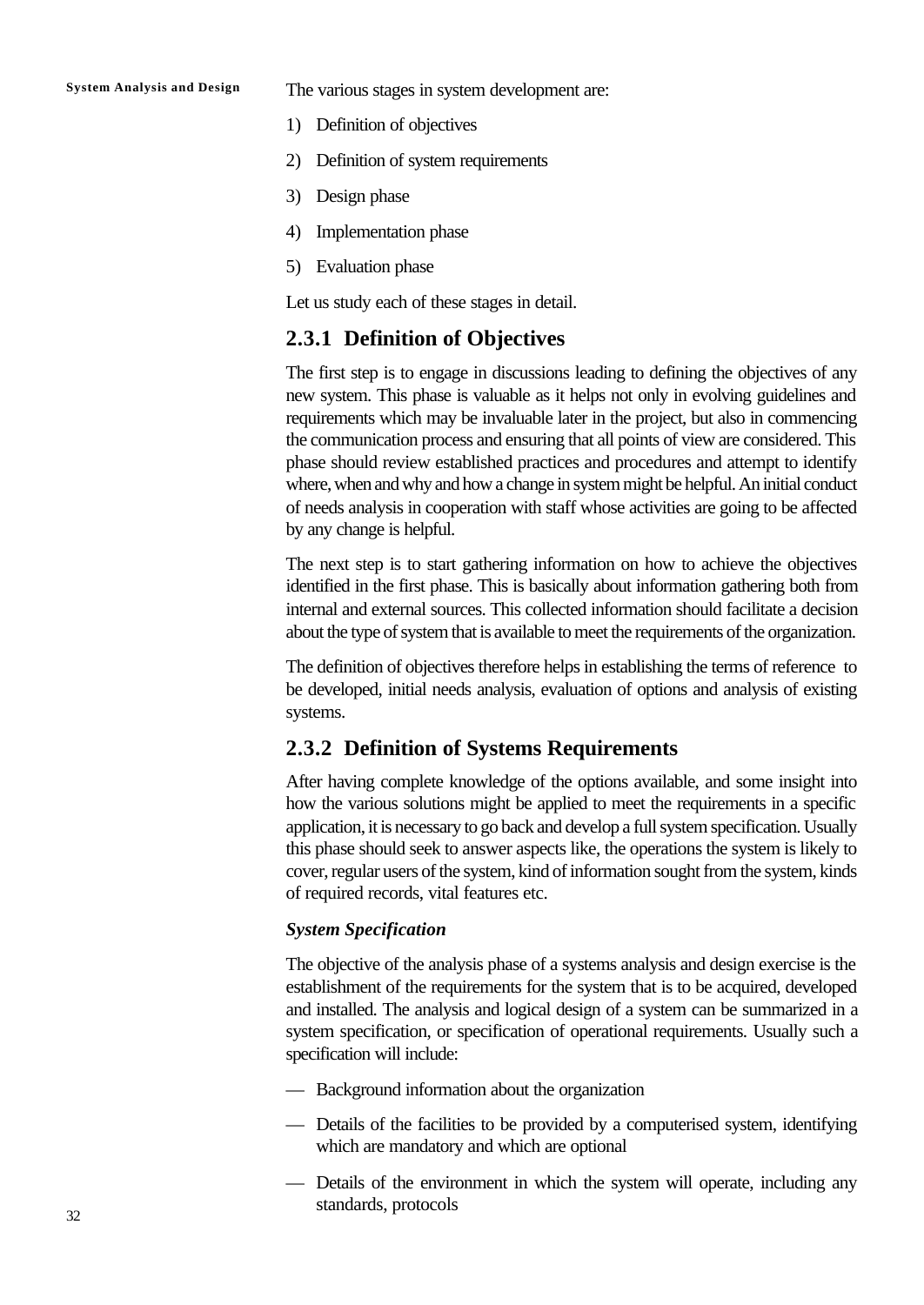The size of the system in terms of the numbers of records and transactions to<br>and Development be handled, the number of workstations

- A timetable for implementation of the system
- Mandatory questions to be answered by suppliers, such as size of the hardware, systems support arrangements, costs, etc.
- Information concerning any specific constraints
- Information about terms or forms of contract and any acceptance tests.

The system requirements specification sources both as a communication document, as it supports discussion and development amongst those concerned with the system, and also a reference document during implementation, maintenance and review.

## **2.3.3 Design Phase**

The design phase is concerned with the analysis, flowcharting and other charting of the functions and operations that the system must perform. The design phase also includes the logical systems model, physical systems model, choice and ordering of hardware and software configuration.

## **2.3.4 Implementation Phase**

This phase involves planning and preparation, education and training of personnel, database creation, system installation and switch-over from old system to the new system.

## **2.3.5 Evaluation Phase**

The last stage of this exercise is a long way from the initial establishment of requirements, but after successful implementation it is necessary to complete the exercise by going back to the specifications and assessing the extent to which the system is meeting its stated objectives. This kind of assessment leads to improvements and refinements in the way in which a system is used or it may lead to decision for a new system. This phase also helps in maintenance and evolution.

### **Self Check Exercise**

- 3) List the System specifications required in the system life cycle.
- 4) Enumerate of the stages in systems development.
- **Note:** i) Write your answer in the space given below.
	- ii) Check your answer with the answers given at the end of this unit.

................................................................................................... ................................................................................................... ................................................................................................... ................................................................................................... ................................................................................................... ................................................................................................... ...................................................................................................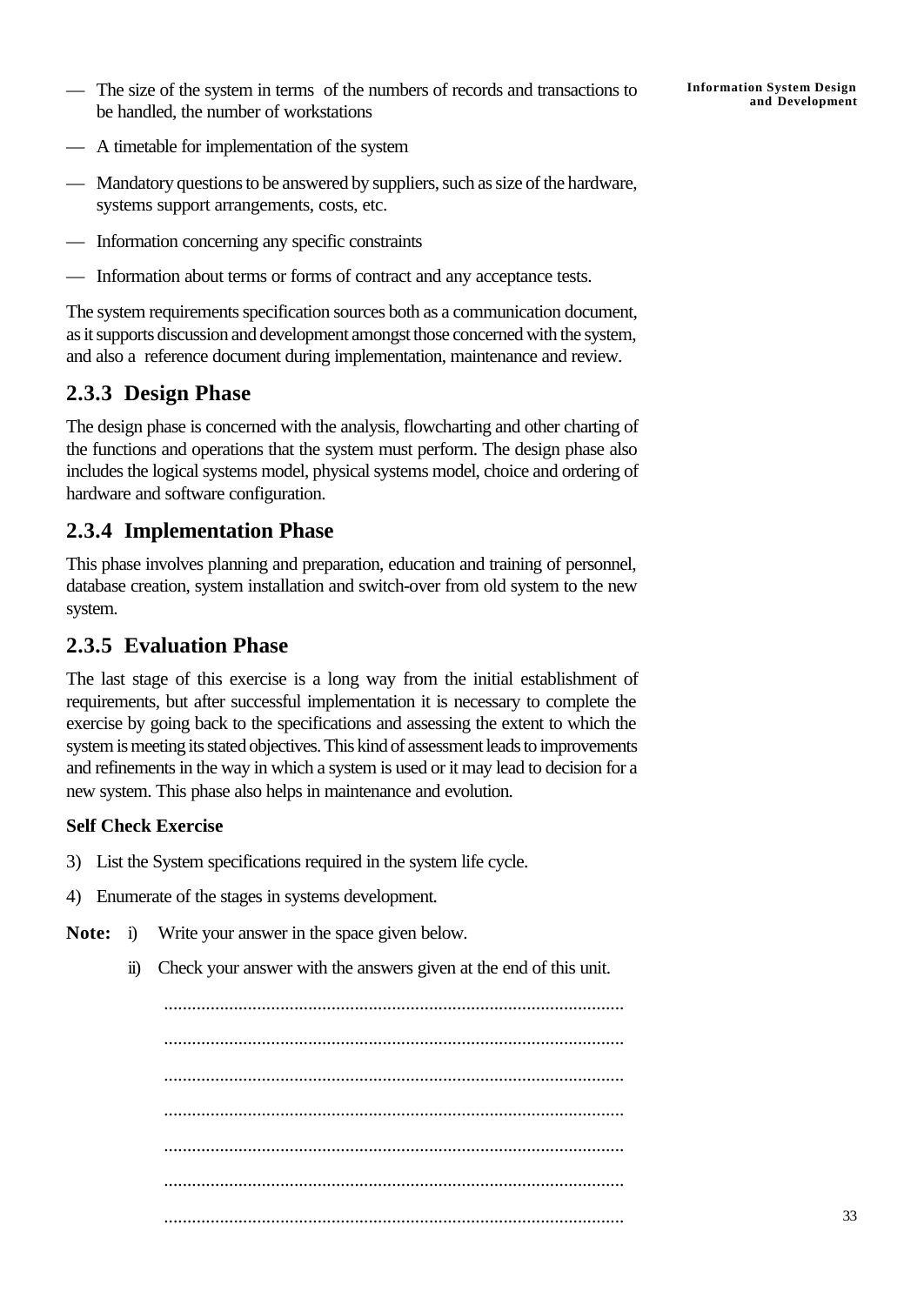# **System Analysis and Design 2.4 SYSTEMS FLOWCHART**

In each phase of the information system's development process the systems analyst relies on specific tools or techniques for accomplishing the goals and objectives. These include interview, questionnaire approach, observation, sampling and document gathering, charting on decision tables. Of these, charting is a technique which pictorially represents some dimension of the organization or an organizational activity. Of all the techniques utilized by systems personnel, charting is one technique most closely identified with systems efforts. Indeed it is not only an important fact finding technique but also a valuable one for performing analysis, synthesis and communication.

Amongst the most important of all charting techniques available to the analyst is the flowchart. A flowchart is a set of symbols representing an activity. Flowcharts are widely used in systems work because they can graphically represent the interrelationships among elements in a system to varying degrees of detail. Consequently, flowcharts can be used in problem definition, anlaysis, synthesis, communication and documentation. Three broad classifications of flowcharts are:

- a) The *Systems Flow-chart* (as its name implies) is a chart which depicts the system as a whole with only subsystems or major elements shown.
- b) The *Procedural Flowchart* is a graphic representation of a specific operation or data flow with the system.
- c) The *Logic Flowchart* is the most specific of all the flowcharts. The intent of this type of flowchart is to provide an in-depth analysis of a given set of logical processing steps.

## **2.4.1 Flowcharting Symbols**

For drawing flowcharts, a variety of symbols are used to represent certain logical or processing operations. The systems personnel for a number of reasons use these symbols:

- The symbols have specific connotations attached to them
- These connotations are standard among computer and technical persons, and
- These symbols can be drawn quickly

Although it is not necessary to use special symbols when flowcharting, the use of symbols can enhance the viewer's understanding.

Some of the important flowcharting symbols are:

Flowchart Preparation Process Flow lines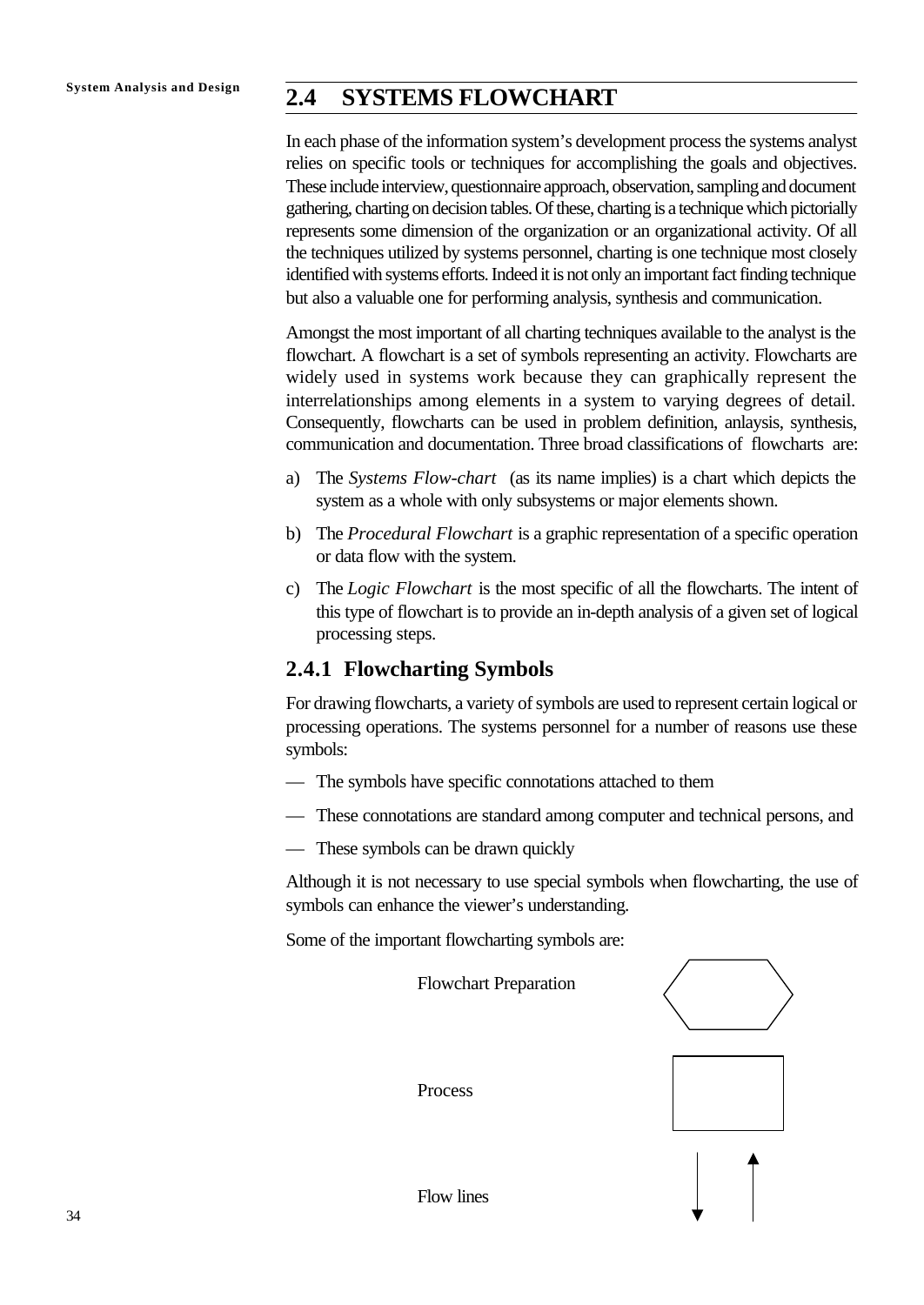

### *Flowcharting Symbols*

**Flowchart illustrating steps and process of systems analysis used in problem solving**

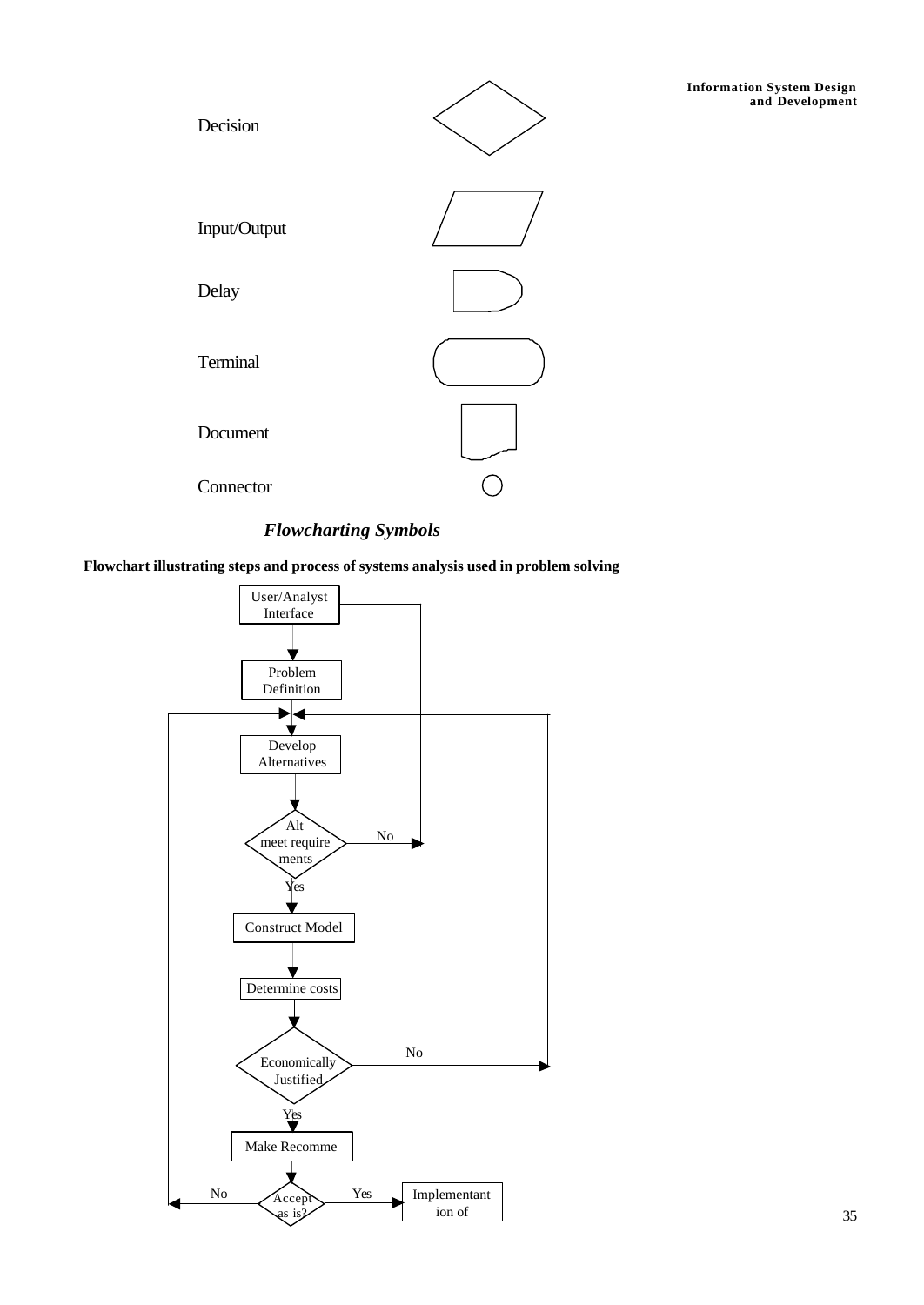# **System Analysis and Design 2.5 SYSTEM IMPLEMENTATION**

Implementation refers to the entire change effort associated with a new system. We design a system to improve information processing, and improvement implies that we must change existing information processing procedures. Implementation is the part of the process of designing a system and considerable time should be spent in planning the installation and implementation of the system. Implementation can be lengthy and it is important not to under underestimate the impact that the implementation of a new system may have on working practices and customer service. The installation phase starts with a review of the way in which the system will affect the existing operations of the organization. If a thorough analysis has been made in the earlier stages of the systems analysis exercise, many of the jobs, issues and other matters concerned with the installation of the system will have been identified and planned already. At this point it is necessary to gather a quantitative picture of the work to be done in order to achieve implementation and to identify specific staff responsibilities.

A detailed timetable of training, installation and other activities needs to be agreed and finalized. Implementation process involves:

### a) **Preparation and planning the implementation**

Various preparatory activities involving a good understanding of the work necessary to implement the system design help in developing a detailed implementation plan.

### b) **Installing hardware**

The system design is made available to the suppliers of the computing equipment contained in the approved configuration. This includes the computer itself and the various workstations, as well as other peripherals.

### c) **Installing software**

After installation of the hardware, the software is to be installed, run and tested on small trial databases.

### d) **Preparation of the database**

Once the hardware and the software start performing satisfactorily, preparation of the database commences. In some cases, it will be necessary to gather new data, and in others it will be necessary to reformat existing data to conform to the new system design. Once these tasks are completed, the data is entered into the database.

### e) **Educating the participants and the users**

The new system will most likely affect many people. Some will make the system work. These are the participants, which include data entry operators, coding, and other administrative personnel. Others will use the system's output. All these people must be educated about their roles in the system.

### f) **System conversion**

There are a number of implementation strategies that can be adopted for moving from one system to another. The options include:

— *Complete changeover* which involves the old system being replaced by a new system on a specified date. This is risky if the system is central to the organization's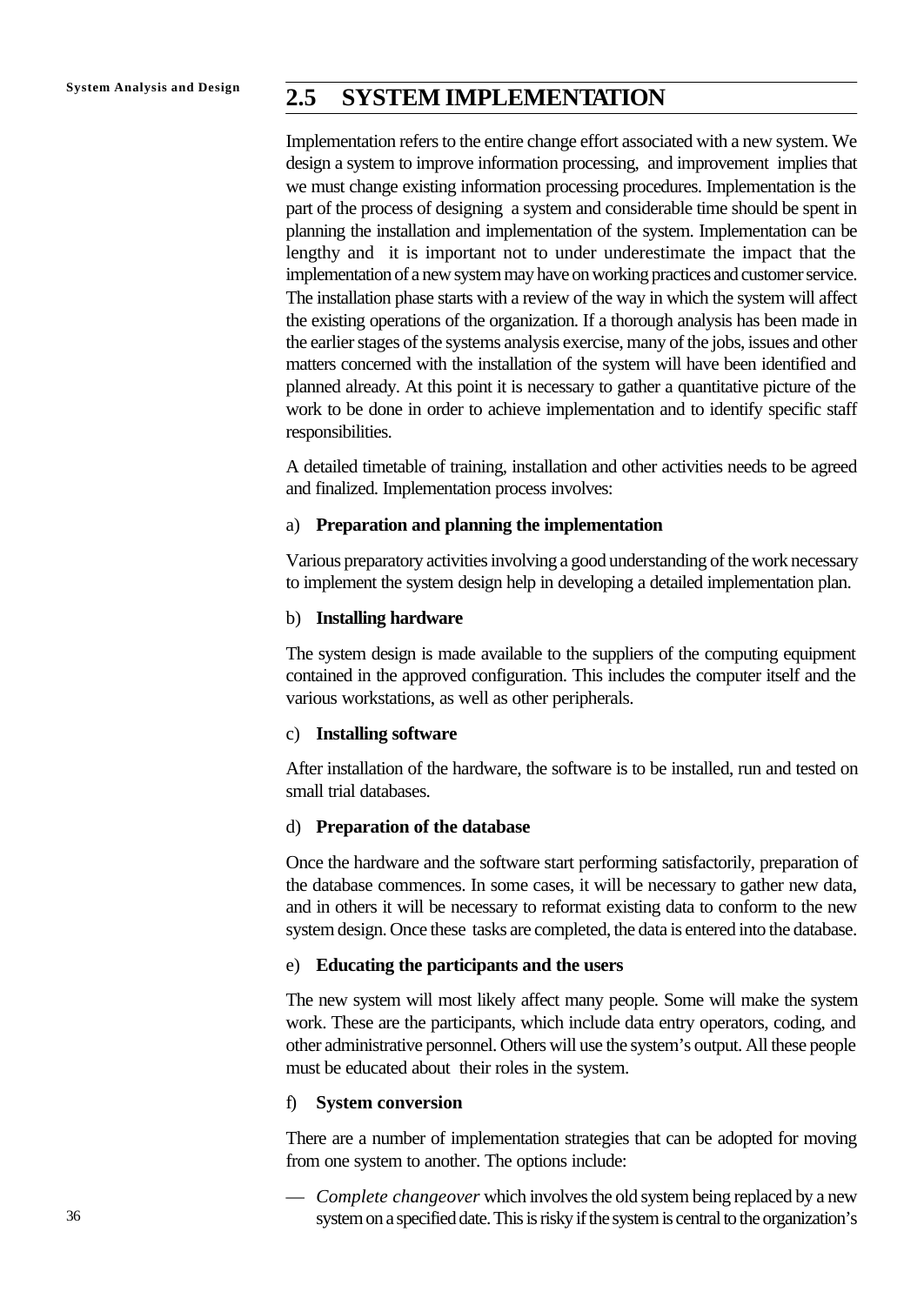operations and should only be contemplated if all aspects of the new system have been carefully tested and the changeover has been very carefully planned.

- *Phased approach*, in which the total system is divided into sections. Each section is installed individually and the sections are introduced one at a time. This approach allows staff to change gradually but on occasion there can be difficulties associated with maintaining parts of the old system, whilst introducing a new system.
- *Parallel running*, where both old and new systems are operated in parallel for is some period of time, until there is confidence in the new system and the old system can cease to operate. Although this is a secure approach, it is expensive and staff can easily become impatient at having two systems.
- *Pilot operation* of a system in a more controlled environment, such as a smaller department, before full introduction at all sites. Pilot running allows the system to be tested in operation in a controlled environment upon which systems staff can focus their support, as a means of testing the system before it is released system-wise.

Besides the above, three more types of conversions with which an analyst should be familiar are the equipment conversion, the data processing method conversion and the procedural conversion. Once the system has been implemented, the systems analyst plays the role of a consultant.

### **Self Check Exercise**

5) Enumerate the four approaches to system conversion.

- **Note:** i) Write your answer in the space given below.
	- ii) Check your answer with the answers given at the end of this unit.

................................................................................................... ................................................................................................... ................................................................................................... ................................................................................................... ................................................................................................... ...................................................................................................

# **2.6 SYSTEM EVALUATION**

System evaluation is the last stage of the systems analysis and design process. Although it is a long way from the initial establishment of the requirements, it is important to emphasise that after successful implementation, it is necessary to complete the exercise by going back to the specifications and assessing the extent to which the system is meeting its stated objectives. Such an assessment may lead to improvements and refinements in the way in which a system is used.

The evaluation process also includes testing of the equipment as systems analyst, while selecting equipment, must be aware of modularity, compatibility, reliability, maintainability and vendor support. Here, vendor support refers to availability of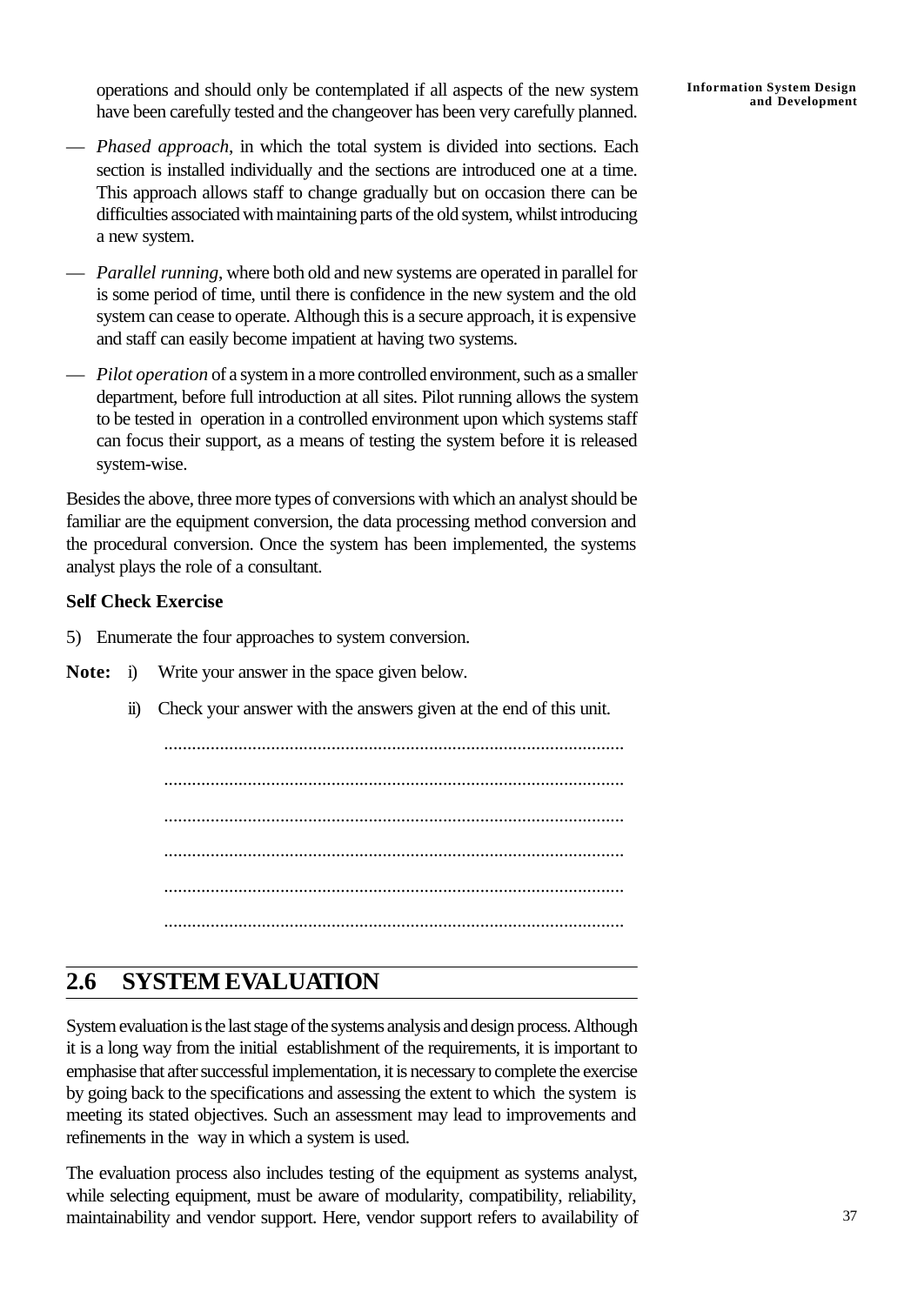**System Analysis and Design** training facilities; installation support; system development, conversion and testing assistance; experience level and competence; availability of a user group and availability of specialized software systems.

> Evaluation helps to assess whether the operational characteristics of the sub-systems have been made compatible with interrelated subsystem and with the overall system. While evaluating, the effectiveness of the system can measured only after the following have been accomplished:

- Identification of user requirements at all levels of system design
- <sup>l</sup> Measurement of subsystem and subsystem performance at all levels of operation.

The system user too dictates the criteria for evaluation. System effectiveness can be measured in terms of reliability, supportability, survivability, mobility, capability and dependability. Another aspect to be considered in evaluation is the costs both direct as well indirect. The various costs include the computer configuration costs, environment costs, physical installation costs, cost of conversion, cost of operations, programme and programme testing costs, training costs and documentation costs.

### **Self Check Exercise**

- 6) Explain the need for system evaluation.
- **Note:** i) Write your answer in the space given below.
	- ii) Check your answer with the answers given at the end of this unit.

................................................................................................... ................................................................................................... ................................................................................................... ................................................................................................... ................................................................................................... ................................................................................................... ...................................................................................................

# **2.7 SYSTEM DOCUMENTATION**

System analysts and users usually develop procedures concurrently with module coding and testing. A complete written set of manual procedures is developed by documenting all manual processes to be performed by the user and data processing personnel in the actual operation of the system. The procedures cover such items as input preparation, control and balancing, error correction, and computer operator instructions. Collectively, these procedures form a critical part of the system's documentation.

Documentation is sometimes the most neglected aspect of the systems development life cycle. Organizations frequently depend on a key individual or group of individuals to design and operate an information system. If these people rely on their memories for programming, systems and operating information and leave the organization for some reason the organization has to study and document the existing system before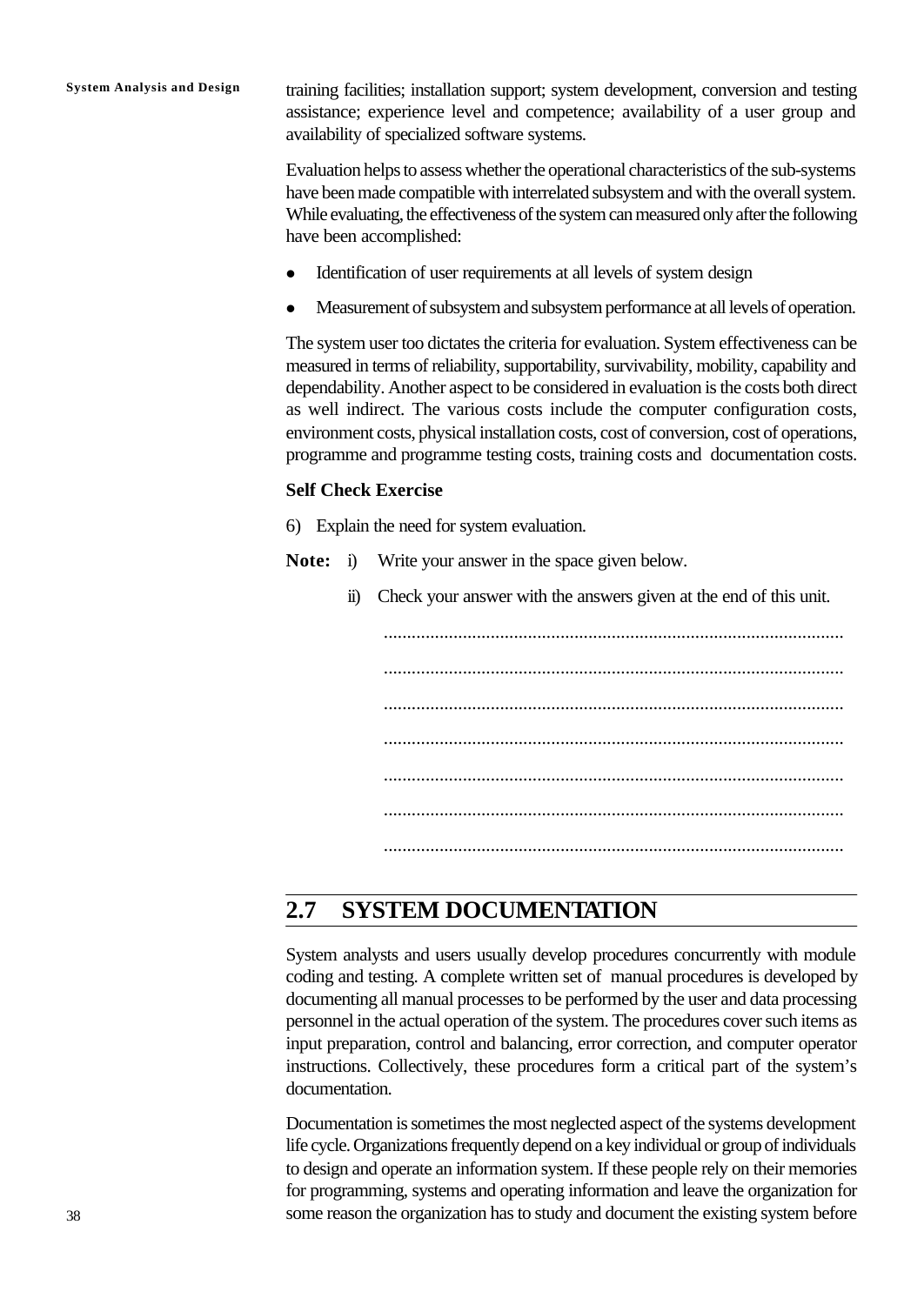Adequate system documentation includes the following:

- All the specifications in the systems development life cycle
- Data flow diagrams and structure charts
- Data dictionaries
- Hardware specifications
- Performance specifications
- $\bullet$  Joy descriptions
- Procedure manuals

A successful documentation programme requires goals and procedures for creating and updating documentation. Some specific goals include a simplified yet comprehensive method for creating and updating documentation; a standard development of a manual whose format and organization would be a model for all documentation and a standardized approach to documenting all systems.

### **Self Check Exercise**

- 7) List the kinds of system documentation required in organizations.
- **Note:** i) Write your answer in the space given below.
	- ii) Check your answer with the answers given at the end of this unit.

................................................................................................... ................................................................................................... ................................................................................................... ................................................................................................... ................................................................................................... ...................................................................................................

# **2.8 SUMMARY**

The system design brings together the separate elements into a viable whole and by doing so shows how something can be accomplished. Knowledge required to perform the design phase encompasses the organizational resources, user information requirements, system requirements, data processing methods, data operations and design tools.

An important aspect of the overall design of an information system is the establishment of effective controls. During the design phase, the systems analyst must identify and implement various controls to ensure the integrity and reliability of the information system. Specific design activities necessary for the development of an information system too are to be considered.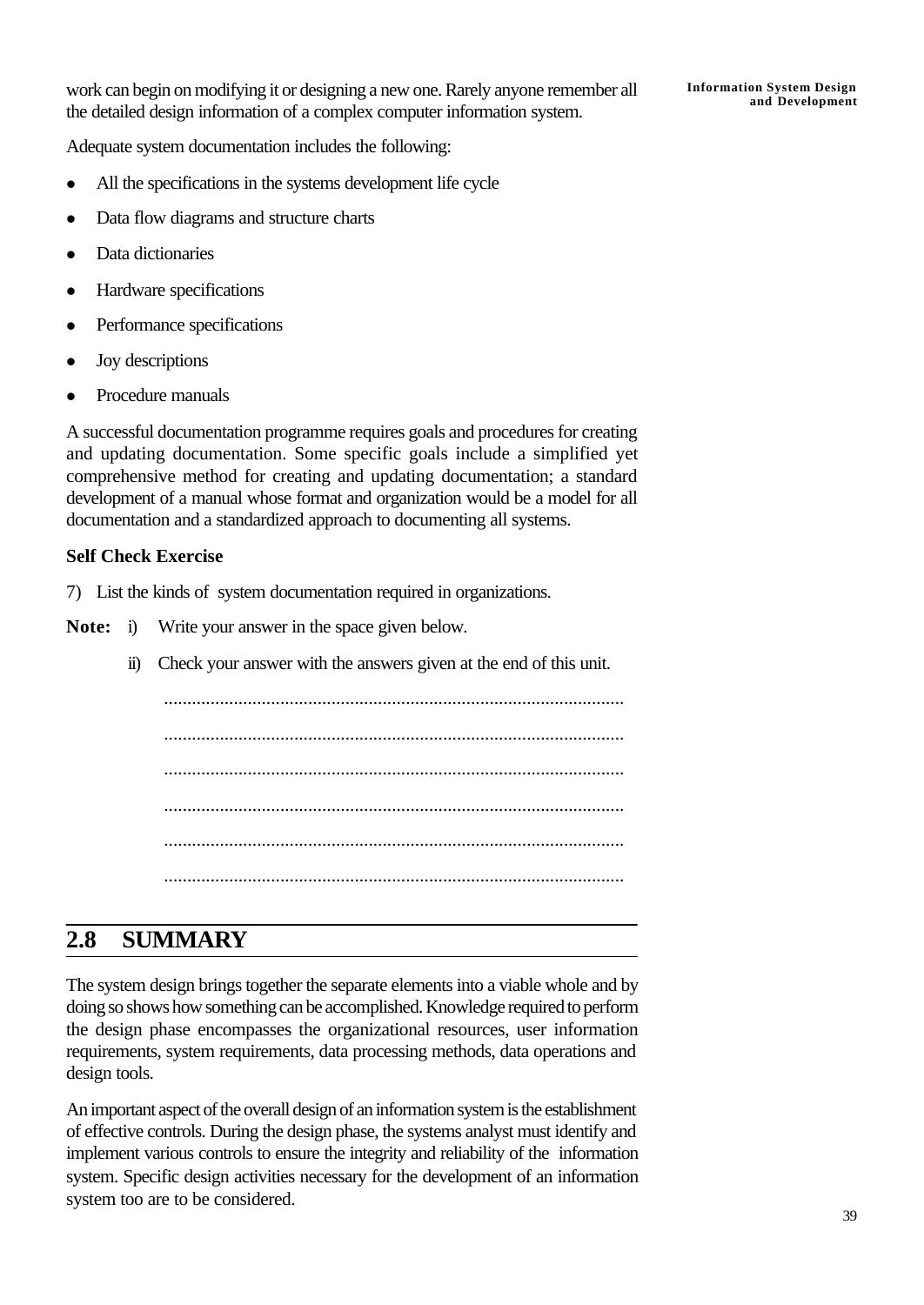**System Analysis and Design** A frequently used tool for a systems analyst while designing a system is a flowchart. Flowcharts are widely used in systems as they can graphically represent the interrelationships among elements in a system to varying degrees of detail.

> Evaluation of a system helps an analyst to decide the merits of a system before its actual implementation. In order to implement a new system successfully, there are a few activities to be performed by the systems analyst. These include training and educating personnel, testing of the system, system conversion and finally a followup to implementation.

# **2.9 ANSWERS TO SELF CHECK EXERCISES**

1) The General Systems Theory and the importance of each one is discussed below:

|    |            | <b>General Systems Theory</b>                                            | Importance in information<br>system design                                                                                                           |  |  |
|----|------------|--------------------------------------------------------------------------|------------------------------------------------------------------------------------------------------------------------------------------------------|--|--|
|    | a)         | Components of a system<br>interact.                                      | Delineate components and their<br>interrelations during analysis.                                                                                    |  |  |
|    | b)         | A system is a whole.                                                     | Be sure to define the entire system<br>before examining subsystems.                                                                                  |  |  |
|    | c)         | Systems are goal seeking.                                                | What is the goal of an information<br>system?                                                                                                        |  |  |
|    | $\rm d)$   | Systems have input and output.                                           | A major design task is to specify<br>input and output.                                                                                               |  |  |
|    | e)         | Systems transform input to yield<br>output.                              | A major design task is to specify<br>processing to Produce output from<br>input.                                                                     |  |  |
|    | f)         | Systems yield entropy.                                                   | Information processing is critical to<br>an organization's success.                                                                                  |  |  |
|    | g)         | Systems must be controlled.                                              | Information systems help control<br>the organization, information<br>systems have to have feedback on<br>their own performance and be<br>controlled. |  |  |
|    | h)         | Systems form a hierarchy.                                                | Information systems design is a<br>hierarchical task, systems consist of<br>hierarchies of subsystems.                                               |  |  |
|    | $\ddot{i}$ | Systems exhibit differentiation.                                         | Information systems have many<br>specialized parts.                                                                                                  |  |  |
|    | j)         | Systems exhibit equifinality.                                            | There are many ways to design a<br>system to achieve desired goals.                                                                                  |  |  |
| 2) |            | The principles leading to the development of a well-designed system are: |                                                                                                                                                      |  |  |

— Principle of acceptability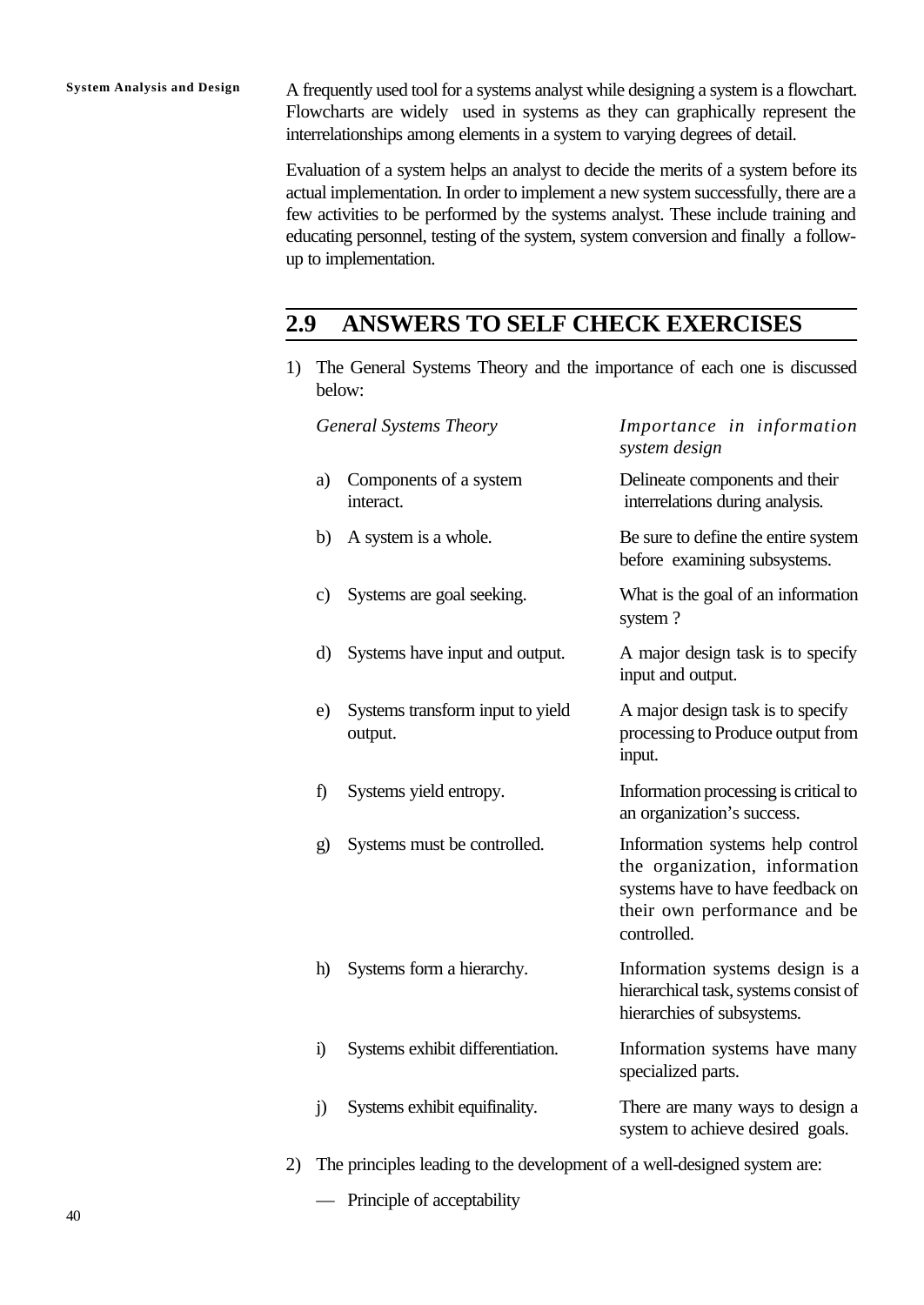**Information System Design** — **and Development** Principle of enhancing the decision-making process

- Principle of economy
- Principle of flexibility
- Principle of reliability
- Principle of simplicity
- 3) The system specification usually includes:
	- Background information about the organization
	- Details of the facilities to be provided by a computerised system, identifying which are mandatory and which are optional
	- Details of the environment in which the system will operate, including any standards, protocols
	- The size of the system in terms of the numbers of records and transactions to be handled, the number of workstations
	- A timetable for implementation of the system
	- Mandatory questions to be answered by suppliers, such as size of the hardware, systems support arrangements, costs, etc.
	- Information concerning any specific constraints
	- Information about terms or forms of contract and any acceptance tests.
- 4) The stages in the systems development are:
	- a) Definition of objectives
	- b) Definition of systems requirements
	- c) Design phase
	- d) Implementation phase
	- e) Evaluation phase
- 5) There are a number of implementation strategies that can be adopted for moving from one system to another. The options include:
	- a) *Complete changeover* involves the old system being replaced by a new system on a specified date.
	- b) *Phased approach*, in which the total system is divided into sections, each section is installed individually and sections are introduced one at a time.
	- c) *Parallel running*, where both old and new systems are operated in parallel for a period of time, until there is confidence in the new system and the old system can cease to operate.
	- d) *Pilot operation* of a system in a more controlled environment, such as a smaller department, before full introduction at all sites.
- 6) The system evaluation is a stage of the systems analysis and design process. For successful implementation, it is necessary to complete the evaluation exercise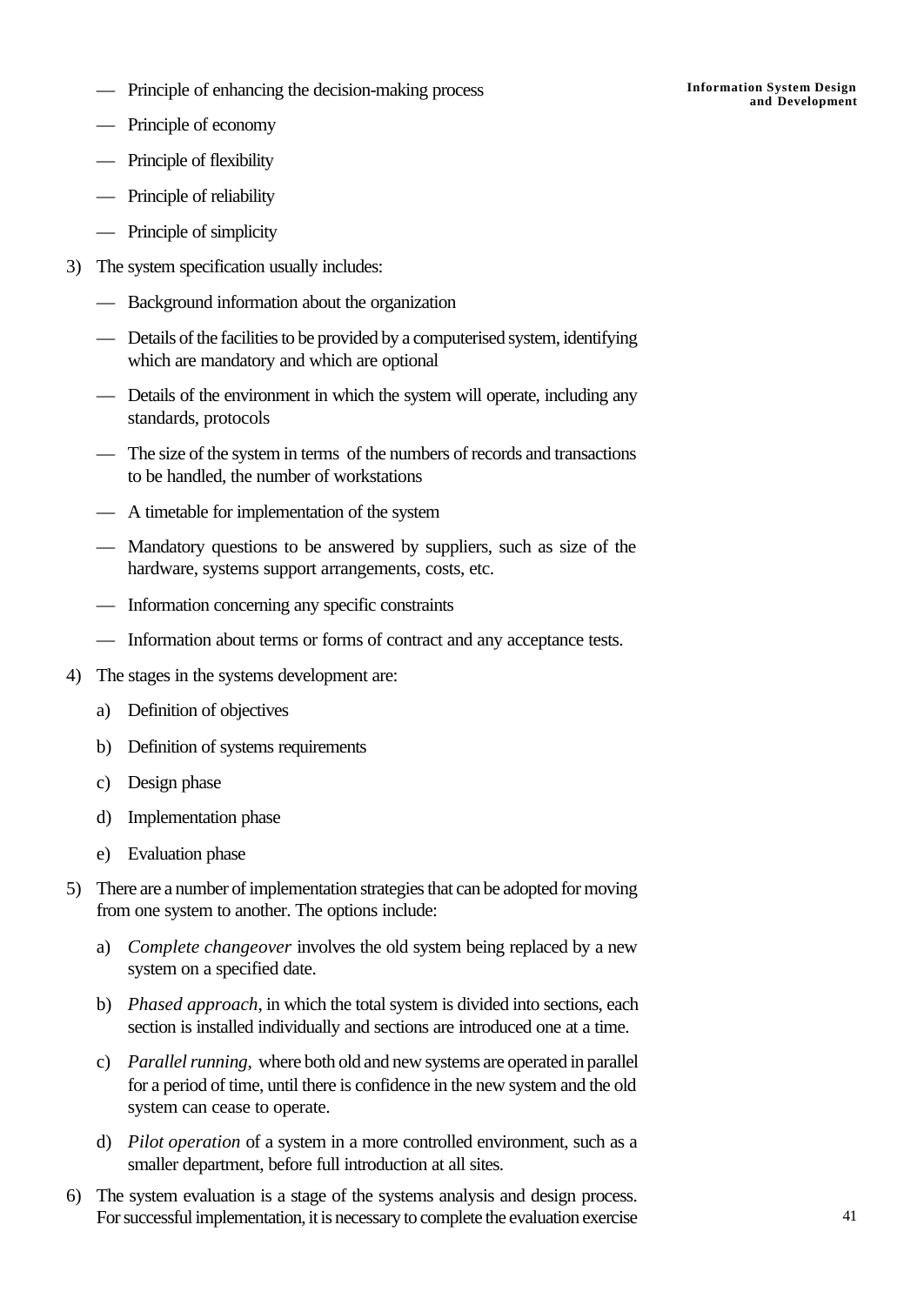**System Analysis and Design** by going back to the specifications and assessing the extent to which the system is meeting its stated objectives. Such an assessment may lead to improvements and refinements in the way in which a system is used.

- 7) Adequate system documentation includes the following:
	- All the specifications in the systems development life cycle
	- Data flow diagrams and structure charts
	- Data dictionaries
	- Hardware specifications
	- Performance specifications
	- $\bullet$  Joy descriptions
	- Procedure manuals.

# **2.10 KEYWORDS**

| <b>Flowchart</b>                               | $\ddot{\cdot}$ | A flowchart is a set of symbols representing an<br>activity. Flowcharts are widely used in systems work<br>because they can graphically represent the<br>interrelationships among elements in a system.                                                                                  |
|------------------------------------------------|----------------|------------------------------------------------------------------------------------------------------------------------------------------------------------------------------------------------------------------------------------------------------------------------------------------|
| <b>Systems Analysis</b>                        | $\ddot{\cdot}$ | It is the study of an existing system for the purpose<br>of designing a new or improved system.                                                                                                                                                                                          |
| <b>Systems Approach</b>                        | :              | It is a philosophy of structure which coordinates, in<br>an efficient manner, the activities of an organization<br>or a system.                                                                                                                                                          |
| <b>System Conversion</b>                       | :              | It is a changing process from one system to another<br>and occurs when the old system is completely<br>abandoned upon implementation of the new system.                                                                                                                                  |
| <b>System Design</b>                           | :              | System design is the determination of the processes<br>and data a new system will require. When the system<br>is computer-based, the design can also include a<br>specification of the types of equipment to be used.                                                                    |
| <b>System Development</b><br><b>Life Cycle</b> | $\ddot{\cdot}$ | The complete process from planning, analysing, then<br>designing and then implementing the computer<br>processes.                                                                                                                                                                        |
| <b>System Documentation</b>                    | $\ddot{\cdot}$ | Documentation is a comprehensive documenting<br>method for creating and updating and maintaining<br>the system a standards manual whose format and<br>organization would be a model for all documentation<br>to be developed; and a standardized approach to<br>documenting all systems. |
| <b>System Evaluation</b>                       | $\ddot{\cdot}$ | It is the process that helps a systems analyst decide<br>the merits of a system before its final implementation<br>and also assess the performance of the system from<br>time to time.                                                                                                   |